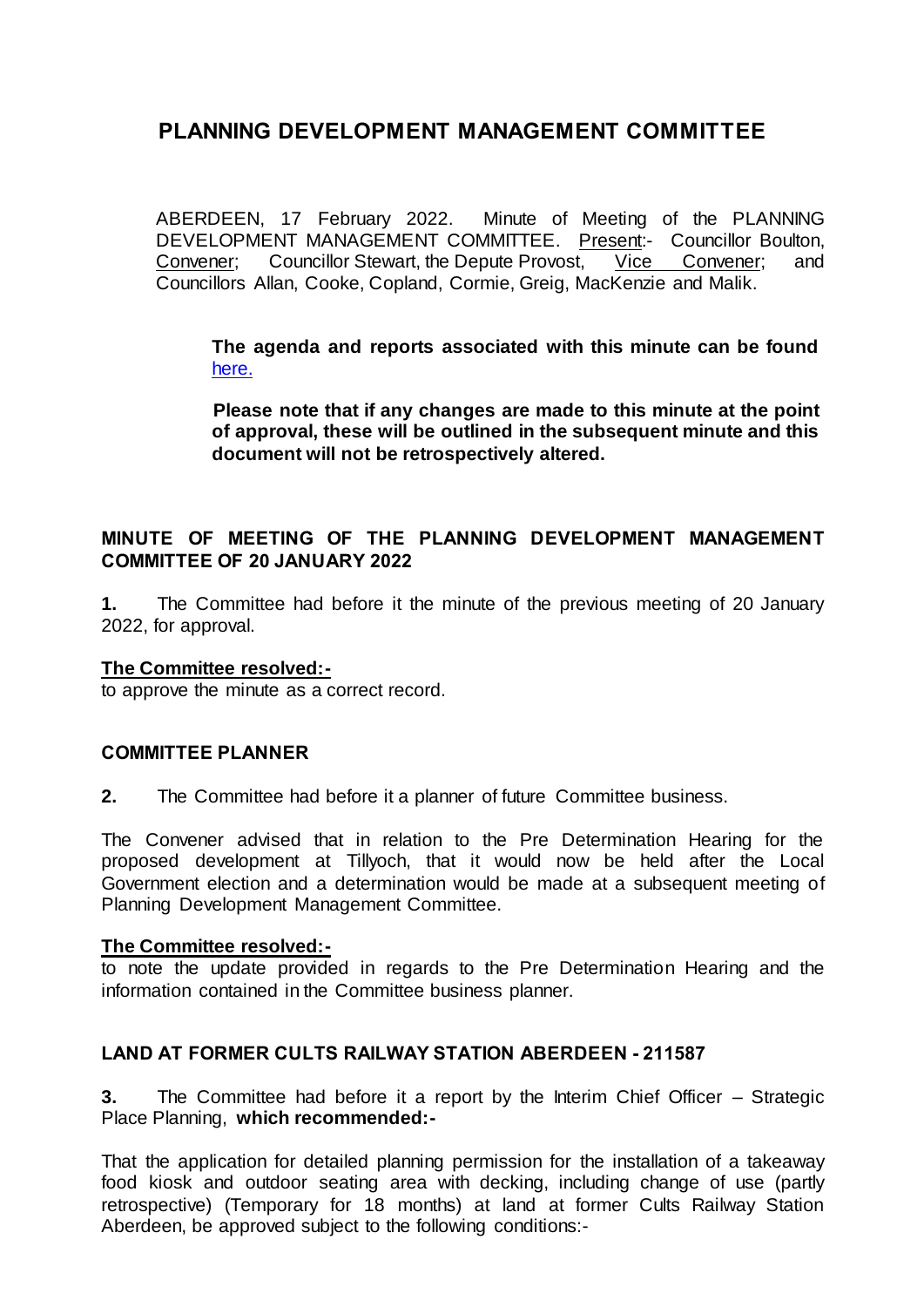17 February 2022

# **Conditions**

1. Planning permission is hereby granted for a temporary period only and shall cease to have effect and lapse (excepting the effect of condition 2) on 31st July 2024 (the 'cessation date'). Prior to the cessation date, the use hereby permitted shall cease, the application site shall be cleared of all works and development approved under the terms of this permission (including any subsequent ancillary works, infrastructure, fixtures, fittings and any temporary developments permitted under Class 14 of the Town and Country Planning (General Permitted Development) (Scotland) Order 1992) and the application site shall be reinstated in accordance with the agreed restoration scheme submitted to and approved in writing by the planning authority under the terms of condition 2 of this permission.

Reason: To ensure the building is used for a temporary period in terms of the Supplementary Guidance: Temporary Buildings and minimise the impact on the amenity of the surrounding area and to ensure the appropriate restoration of the site.

2. Within two months prior to the cessation date of 31st July 2024, full details of a scheme for the restoration of the application site shall be submitted to and approved in writing by the Planning Service. Prior to the cessation of this permission the site shall be restored in accordance with the approved restoration scheme.

Reason: To ensure the timeous and appropriate restoration of the site following the expiry of this temporary permission, in the interests of the visual amenity of the area.

3. That within one month of the date of this permission, the cycle storage facilities as shown on drawing no. 1003 Rev B (Site Plan – Proposed) shall be provided and retained for the duration that the building is located on site.

Reason - in the interests of encouraging more sustainable modes of travel.

4. That no cooking or frying operations (including but not limited to: deep fat frying, shallow frying, oven cooking, boiling, stewing, grilling, or broiling) shall be carried out on the premises.

Reason: in order to protect the amenity of neighbouring uses from cooking odours.

5. That the use hereby granted planning permission shall be undertaken in accordance with the details outlined in the Litter Management Plan (Section 6.8 of the approved Design Statement), unless otherwise agreed in writing by the Planning Authority.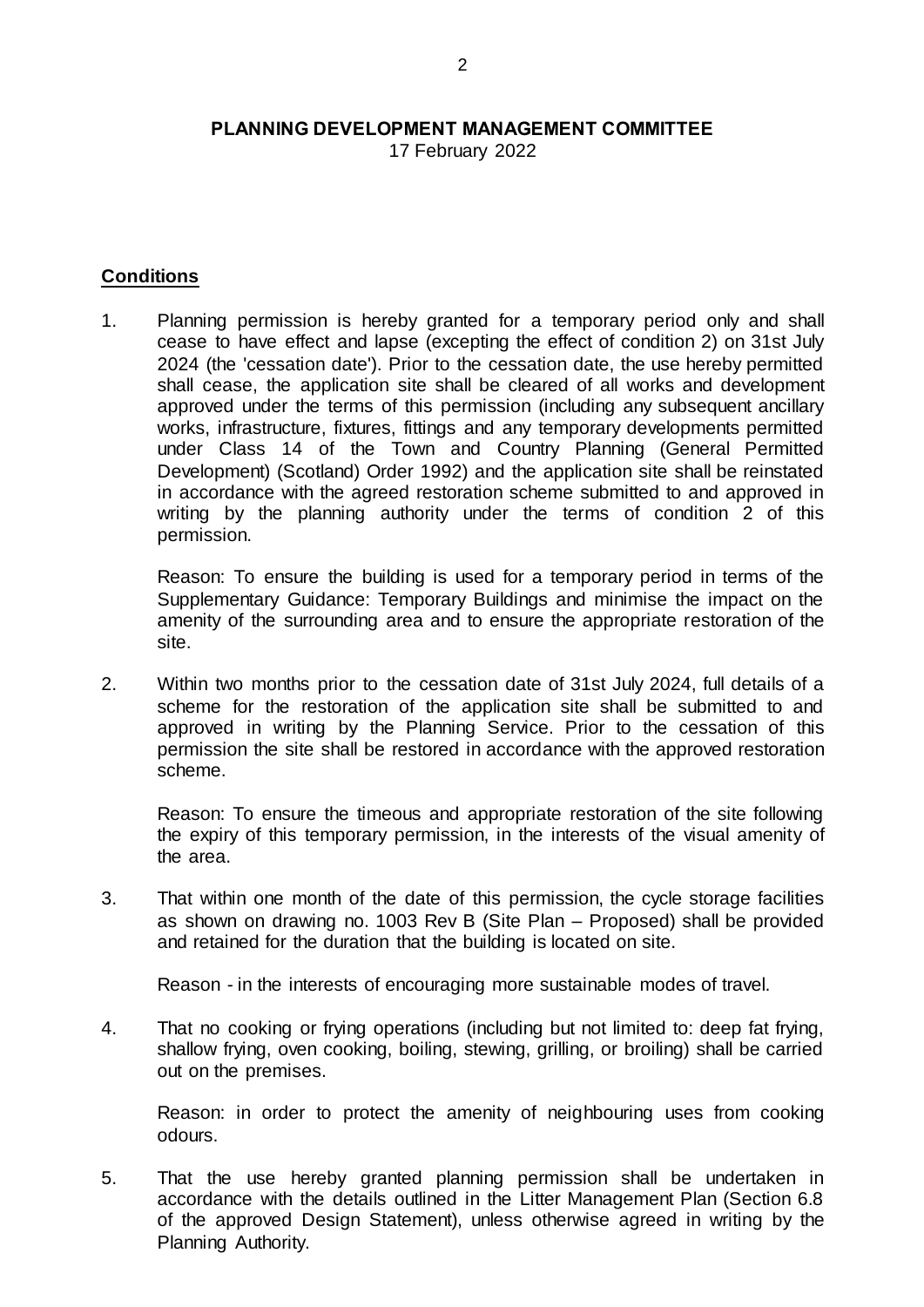17 February 2022

Reason - In order to ensure suitable waste storage and collection arrangements are in place, including appropriate facilities for customers and to protect public health and the amenity of the area.

6. That the use hereby approved shall not operate outwith the times in the following days and months: a. In the months of April to September (inclusive) in any given year the use hereby approved shall not operate outwith the hours of 08:00 to 19:00 Monday to Thursday or outwith the hours of 08:00 to 20:00 Friday to Sunday. b. In the months of October to March (inclusive) in any given year the use hereby approved shall not operate outwith the hours of 08:00 to 17:00 Monday to Saturday and 09:00 to 17:00 on a Sunday.

Reason: In order to preserve the amenity of neighbouring properties.

The Committee heard from Gavin Clark, Senior Planner, who spoke in furtherance of the application and answered various questions from members. Mr Clark advised that in relation to conditions 1 and 2, that the date should state  $31<sup>st</sup>$  July 2023 and not  $31<sup>st</sup>$ July 2024.

#### **The Committee resolved:-**

to approve the application conditionally and to amend the date in condition 1 and 2 to 31st July 2023.

# **36 RAEDEN CRESCENT ABERDEEN - 210972**

**4.** The Committee had before it a report by the Interim Chief Officer – Strategic Place Planning, **which recommended:-**

That the application for detailed planning permission for the erection of a single storey extension to the rear at 36 Raeden Crescent Aberdeen, be approved subject to the following condition:-

# **Condition**

1. That no construction related to the extension shall take place unless finalised details of the finishing materials to the walls and roof of the development have been submitted to and approved in writing by the planning authority. Thereafter, the development shall be constructed in accordance with the approved details.

Reason: In the interests of the visual amenity of the surrounding area.

The Committee heard from Roy Brown, Planner, who spoke in furtherance of the application and answered questions from members.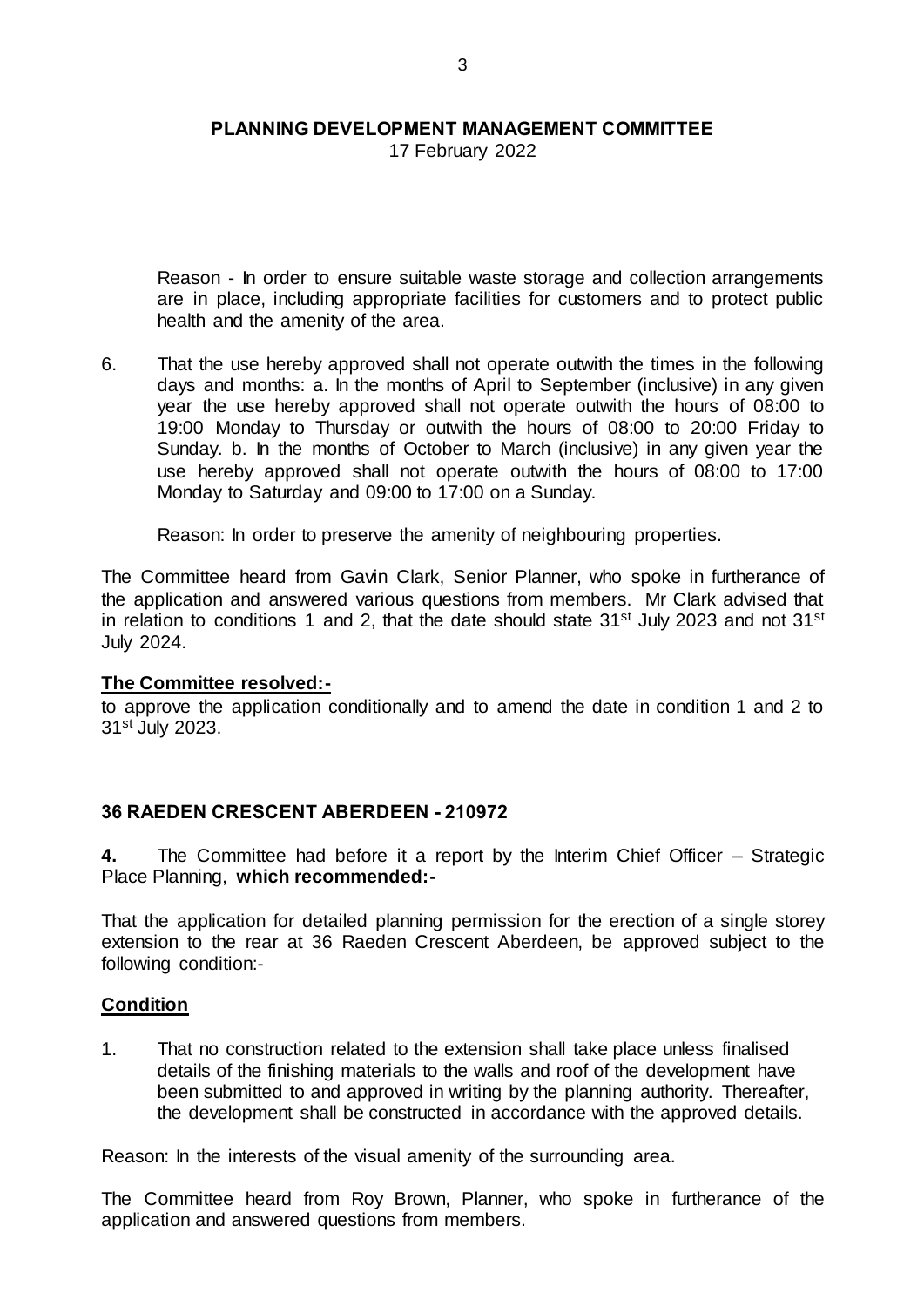17 February 2022

# **The Committee resolved:-**

to approve the application conditionally.

# **15 MABERLY STREET ABERDEEN - 210697**

**5.** The Committee had before it a report by the Interim Chief Officer – Strategic Place Planning, **which recommended:-**

That the application for detailed planning permission for the redevelopment of an existing site for erection of 17 residential flats over 4 storeys including demolition and all associated works at 15 Maberly Street Aberdeen, be approved subject to the following conditions and with a legal agreement:-

# **Conditions**

#### 1.Noise Assessment Mitigation Measures

The flats hereby approved shall not be occupied unless the specific noise mitigation measures have been installed in complete accordance with the Noise Impact Assessment carried out by AVAL (ref. 91407 rev. D) dated 12 Jan 2022, or such other mitigation measures as may be agreed in writing with the Planning Authority. The measures once installed, shall be retained in perpetuity.

Reason: In the interests of the residential amenity of occupants.

2.Dust Management Plan

No works in connection with the development hereby approved (including demolition) shall take place unless a Dust Management Plan has been submitted to and approved in writing by the Planning Authority. Any mitigation measures highlighted within this plan shall be implemented and retained in full for the duration of the demolition process.

Reason: In the interests of existing residential amenity.

#### 3. Contaminated Land

No works in connection with the development hereby approved (other than the demolition of the existing buildings) shall commence unless an investigation of the site has been undertaken in accordance with Planning Advice Note 33 'Development of Contaminated Land' and BS 0175:2011+A2:2017 - 'Investigation of Potentially Contaminated Sites – Code of Practice' and a report of that investigation has been submitted to and approved in writing by the Planning Authority. The investigation report shall include the following:

- 1. an investigation to determine the nature and extent of contamination;
- 2. a site-specific risk assessment;
- 3. a remediation plan to address any significant risks and ensure the site is fit for the use proposed; and
- 4. verification protocols to demonstrate compliance with the remediation plan.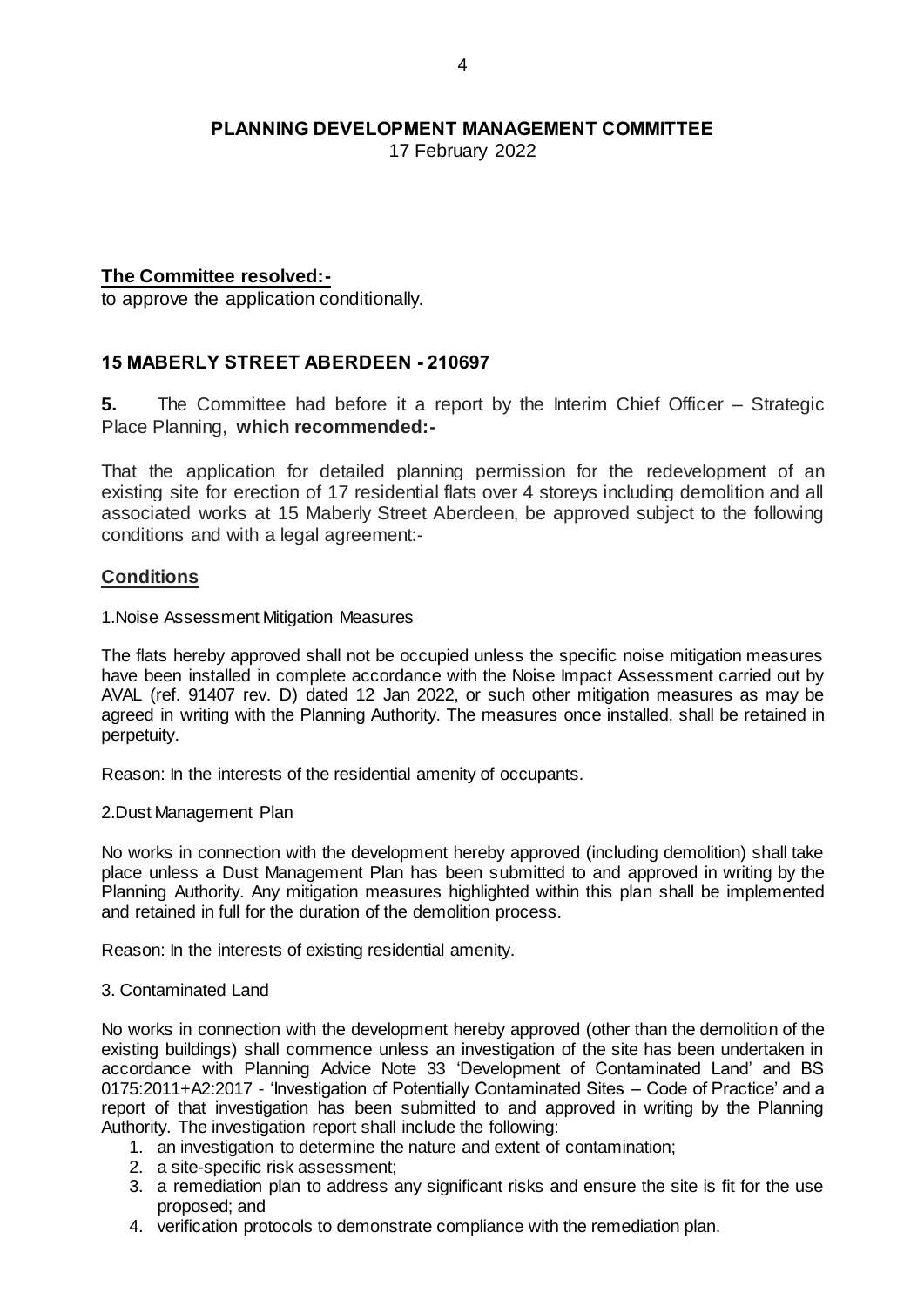17 February 2022

Where it is determined by the site investigation report that remediation of the site is required no works in connection with the development hereby approved (other than the demolition of the existing buildings) shall commence unless a remedial scheme has been submitted to and approved in writing by the planning authority. The development hereby approved shall not be brought into use unless the approved scheme of remediation has been carried out in its entirety and a validation report has been submitted to and approved in writing by the planning authority. Any areas of hardstanding, clean cover or other such barriers within the application site boundary that are included within the approved scheme of remediation and are required to break one or more pollutant linkages shall be permanently retained as such and shall not be disturbed without the prior written approval of the planning authority.

Reason: In order to ensure any potential contamination of the site is dealt with appropriately in the interests of public and environmental safety.

#### 4.Surface Water Drainage

No development shall take place pursuant to this permission unless the proposed surface water drainage system for the site has been submitted to and approved in writing by the Planning Authority. This shall include details of surface water SUDS measures and associated maintenance measures as required on site. The building hereby approved shall not be occupied unless the approved surface water drainage system has been implemented in full and is permanently retained thereafter in accordance with the approved maintenance scheme.

Reason: In order to ensure that adequate drainage facilities are provided, and retained, in the interests of the amenity of the area.

5.Landscape and Amenity Space

No development pursuant to the planning permission hereby approved shall take place unless a detailed scheme of landscaping and amenity space for the site has been submitted to and approved in writing for the purpose by the Planning Authority. This scheme shall include details of the proposed grassed / herbaceous areas, areas of any tree/shrub / climbing planting including details of numbers, densities, locations, species, sizes, stage of maturity at planting and establishment / protection measures and management arrangements. All planting, seeding and turfing comprised in the approved scheme of landscaping shall be carried out in the first planting season following the completion of the development and any planted areas which within a period of 5 years from the completion of the development, are removed or become seriously damaged shall be replaced in the next planting season with others of an extent and species similar to those originally required to be planted, or in accordance with such other scheme as may be submitted to and approved in writing for the purpose by the planning authority.

Reason - In the interests of protection of the amenity of the area and ensure a suitable landscape treatment and amenity for occupants.

#### 6. Carbon Neutrality / Water Saving

No development shall take place pursuant to this permission unless an Energy and Water Saving Statement for the building has been submitted to and approved in writing by the Planning Authority. The Energy Statement shall include the following items:

a) Full details of the proposed water efficiency measures and renewable technologies to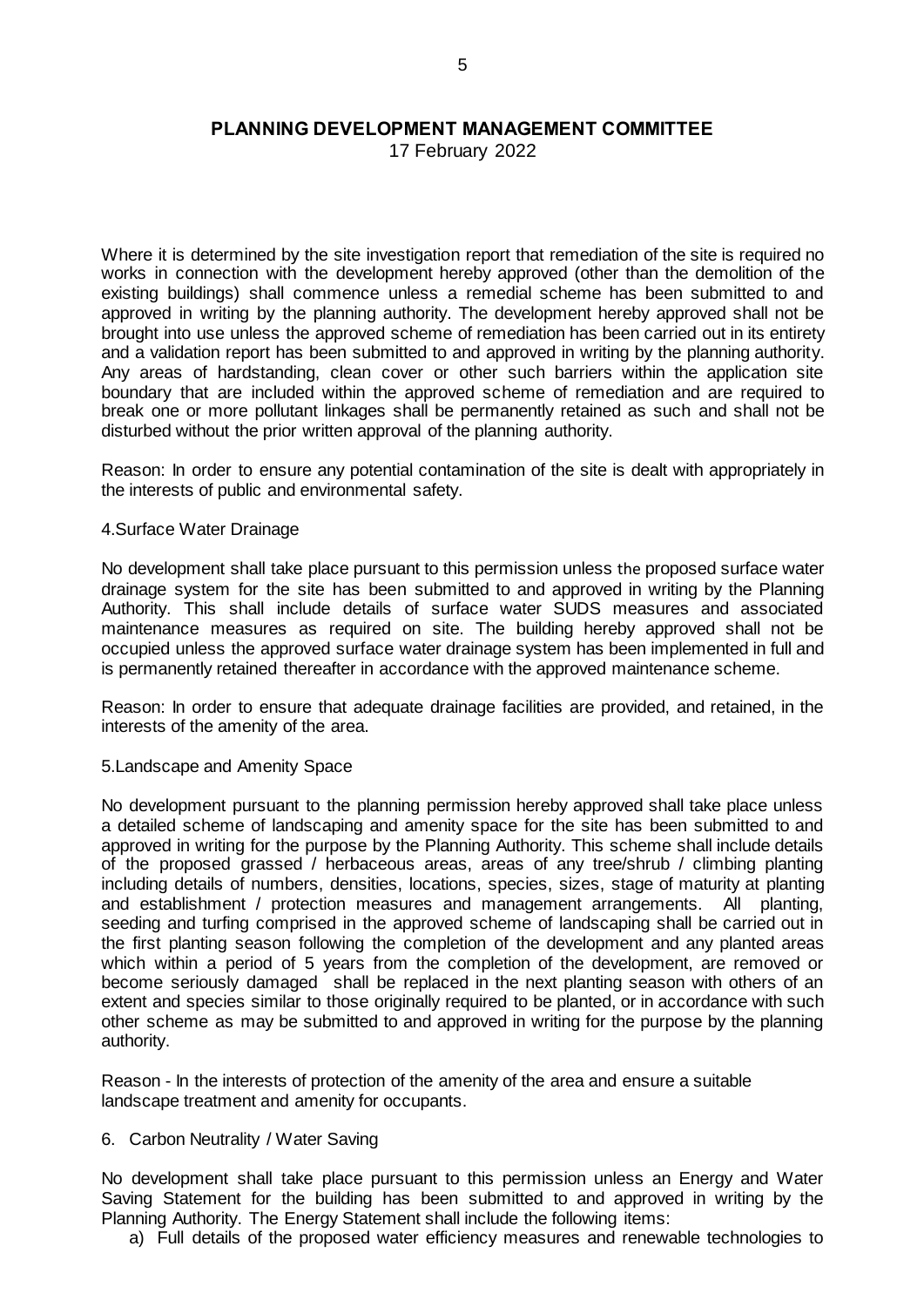17 February 2022

be incorporated into the development;

b) Calculations using the SAP or SBEM methods which demonstrate that the reduction in carbon dioxide emissions rates for the development, arising from the measures proposed, will enable the development to comply with Policy R7 of the Aberdeen Local Development Plan 2017.

The development shall not be occupied unless it has been constructed in full accordance with the approved details in the Energy and Water Saving Statement. The carbon and water reduction measures shall be retained in place and fully operational thereafter.

Reason: To ensure this development complies with the on-site carbon reductions and water efficiency required in Scottish Planning Policy and Policy R7 of the Aberdeen Local Development Plan 2017.

#### 7. Cycle Store

No development shall take place pursuant to this permission unless details of secure cycle storage for occupants has been submitted to and approved in writing by the Planning Authority. The flats hereby approved shall not be occupied unless the cycle storage facilities as shown on drawing no. 3359 PL-05 C, or such other drawings as may be approved, have been provided and are demonstrated to be secure/lockable, via submission of such details.

Reason: In the interests of encouraging more sustainable modes of travel and the objective of ALDP policy T2.

#### 8. Granite Re-use

No development shall take place pursuant to this planning permission, nor shall any demolition works commence, unless a scheme for the sensitive downtaking, storage and subsequent reuse on site of granite walling within the site has been submitted to and agreed in writing by the planning authority. Thereafter, the development shall be implemented in complete accordance with the approved scheme.

Reason: In order to secure appropriate re-use of granite within the development in accordance with the expectations of ALDP policy D5 and sustainability objectives.

9. Boundaries

No development shall take place pursuant to this planning permission, nor shall any demolition works commence, unless a detailed scheme for the retention and alteration of the existing granite boundary walls has been submitted to and approved in writing by the Planning Authority. The development hereby approved shall not be occupied unless such scheme as may be approved and the plot / boundary enclosures as shown on drawing 3359 -18, or such other drawing as may be approved in writing by the Planning Authority have been implemented in their entirety, unless otherwise agreed in writing.

Reason: In the interest of visual and residential amenity / privacy and to ensure a satisfactory finish of the development.

#### 10. Construction Details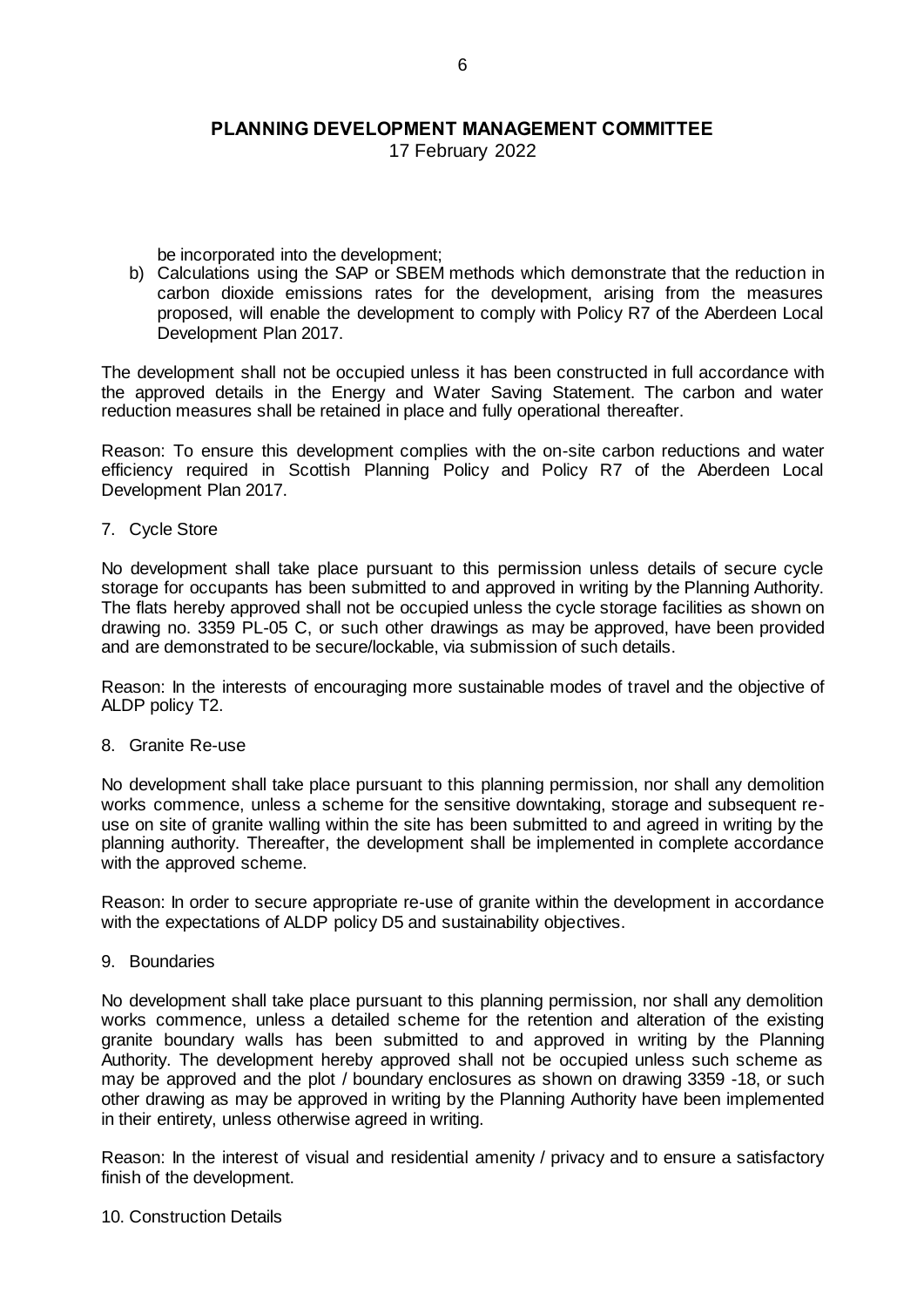17 February 2022

No development shall take place pursuant to this planning permission unless construction details of the proposed dormer windows; rainwater goods; external vents / ducts; entrance recess; the proposed zinc / blank infill panels and the window / door reveals on the building facades, including detailed cross sections demonstrating the relationship with masonry, have been submitted to, and approved in writing, by the Planning Authority. For the avoidance of doubt all ventilation pipes and services shall be directed to the rear of the building / roof and any interventions on the granite façade shall be minimised. Thereafter the development shall be carried out in accordance with the details so agreed.

Reason: In the interest of visual amenity and to ensure a satisfactory finish of the development.

#### 11. Pedestrian Access

No development shall take place pursuant to this planning permission unless a detailed scheme for the removal of the existing redundant site access and footway reinstatement at the site frontage has been submitted to and approved in writing by the Planning Authority. For the avoidance of doubt, the existing granite kerbs shall be reused.

Reason: In the interests of encouraging more sustainable modes of travel and the objective of sustainable development and ALDP policy T2.

#### 12. Bin Storage

The flats hereby approved shall not be occupied unless provision has been made within the application site / adjacent premises controlled by the applicant for refuse disposal and recycling facilities in accordance with a scheme which has been submitted to and approved in writing by the Planning Authority. For the avoidance of doubt such storage shall include suitable ventilation and wash down / drainage facilities.

Reason: In order to preserve the amenity of the neighbourhood and in the interests of public health.

The Committee heard from Robert Forbes, Senior Planner who spoke in furtherance of the application and answered various questions from members. Mr Forbes advised that a late objection to the application had been received from SEPA and as a result the recommendation for the application was to be amended.

#### **The Committee resolved:-**

to defer determination of the application, pending resubmission of a flood risk assessment and delegate authority to the Interim Chief Officer – Strategic Place Planning to issue approval conditionally if the SEPA objection is removed and the legal agreement is concluded.

# **SITE TO THE NORTH OF KFC, INTOWN ROAD, BRIDGE OF DON ABERDEEN - 211453**

**6.** The Committee had before it a report by the Interim Chief Officer – Strategic Place Planning, **which recommended:-**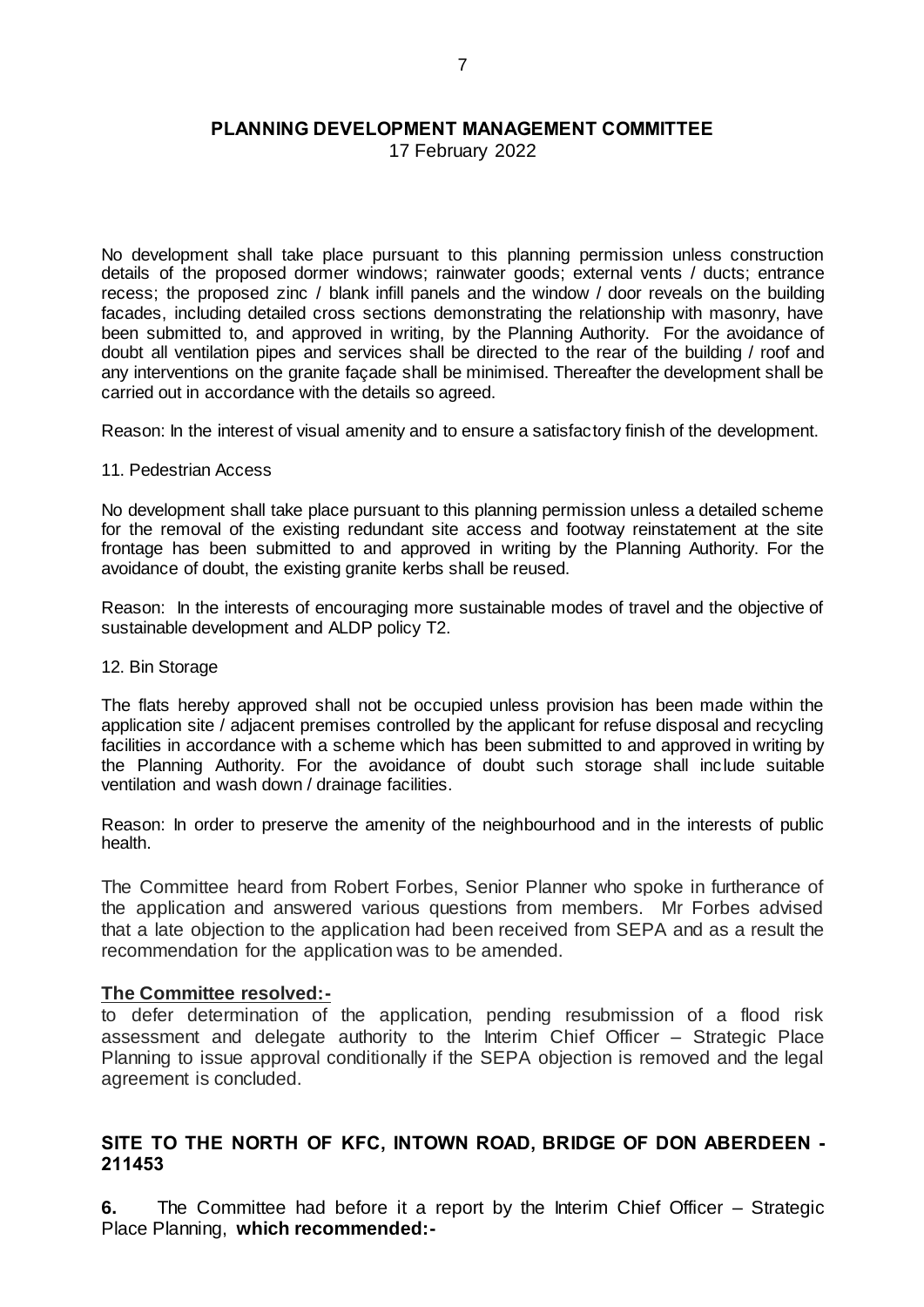17 February 2022

That the application for detailed planning permission for the erection of a coffee shop with drive thru, (sui generis) and associated infrastructure and landscaping works at site to the north of KFC, Intown Road, Bridge of Don Aberdeen, be approved subject to the following conditions:-

### **Conditions**

### **1. CAR PARKING**

That the development hereby approved shall not be brought into use unless the car and motor cycle parking areas hereby granted planning permission have been constructed, laid-out and demarcated in accordance with drawing No. P(00) 003 Rev PO1 (Proposed Site Plan) of the plans hereby approved or such other drawing as may subsequently be submitted and approved in writing by the planning authority. Such areas shall not thereafter be used for any other purpose other than the purpose of the parking of cars and motorcycles ancillary to the development and use thereby granted approval.

Reason: In the interests of public safety and the free flow of traffic and to ensure compliance with Policy T2 (Managing the Transport Impact of Development) of the Aberdeen Local Development Plan and the associated 'Transport and Accessibility' Supplementary Guidance.

#### **2. ELECTRIC VEHICLE CHARGING POINTS**

That prior to development commencing on site, details of the type of electric vehicle charging stations to be installed in association with the 2 EV car parking spaces identified on drawing No. P(00) 003 Rev PO1 (Proposed Site Plan) have been submitted to and approved in writing by the planning authority, and thereafter the charging stations are installed in accordance with the agreed detail prior to the use hereby approved commencing.

Reason: In order to encourage the use of electric vehicles and comply with the Council's 'Transport and Accessibility' Supplementary Guidance.

# **3. CYCLE PARKING (SHORT AND LONG STAY)**

That the development hereby granted planning permission shall not be brought into use unless the secure cycle storage and parking facilities identified on drawing No. P(00) 003 Rev PO1 (Proposed Site Plan) of the plans hereby approved or such other drawing as may subsequently be submitted and approved in writing by the planning authority have been fully installed and made available for use.

Reason: In the interests of encouraging sustainable travel, as required by Policy T3 (Sustainable and Active Travel) of the Aberdeen Local Development Plan.

# **4. TRAVEL PLAN**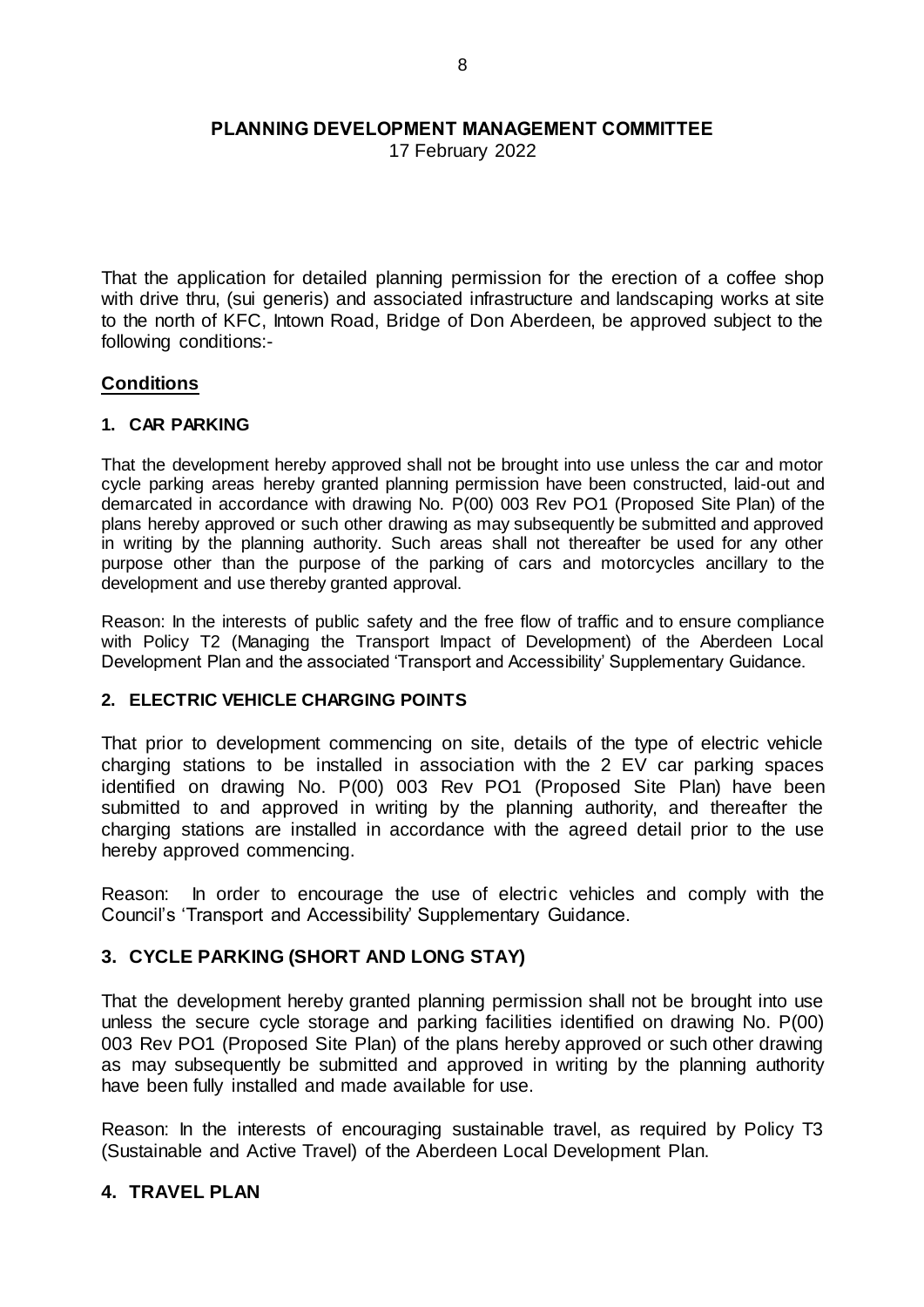17 February 2022

That the coffee shop hereby granted planning permission shall not be occupied unless full details of a Staff Travel Plan which includes an overarching aim, outlines sustainable measures to deter the use of the private car, in particular single occupant trips and provides detailed monitoring arrangements, realistic modal share targets and a series of measures to obtain these targets as set out in an Action Plan, are submitted to and agreed in writing by the planning authority and thereafter the Travel Plan is implemented in accordance with the approved details.

Reason: In order to encourage the use of alternative and sustainable modes of travel, as required by Policy T3 (Sustainable and Active Travel) of the Aberdeen Local Development Plan.

# **5. LANDSCAPING SCHEME**

That all soft and hard landscaping proposals shall be carried out in accordance with drawing No. 0001 Rev D (Proposed Landscape Layout) and drawing No. 0002 Rev C (Proposed Planting Plan) of the plans hereby approved or such other drawing(s) as may subsequently be submitted and approved in writing by the planning authority, with all planting, seeding and turfing carried out in the first planting season following the completion of the development. Any planting which, within a period of 5 years from the completion of the development, in the opinion of the planning authority is dying, being severely damaged or becoming seriously diseased, shall be replaced by plants of similar size and species to those originally required to be planted. Once provided, all hard landscaping works, including all boundary treatment, shall thereafter be permanently retained.

Reason: In the interests of the visual amenity of the area.

# **6. CARBON REDUCTION AND WATER EFFICIENCY**

The building hereby granted planning permission shall not be occupied unless an Energy Statement and Water Efficiency Statement applicable to that building has been submitted to and approved in writing by the planning authority, and thereafter any measures agreed within that submission have been implemented in full.

The Energy Statement shall include the following:

- Full details of the proposed energy efficiency measures and/or renewable technologies to be incorporated into the development; and
- Calculations using the SAP or SBEM methods which demonstrate that the reduction in carbon dioxide emissions rates for the development, arising from the measures proposed, will enable the development to comply with Policy R7 of the Aberdeen Local Development Plan.

The Water Efficiency Statement shall include details of all proposed water saving technologies and techniques, along with evidence that the required BREEAM standard has been achieved.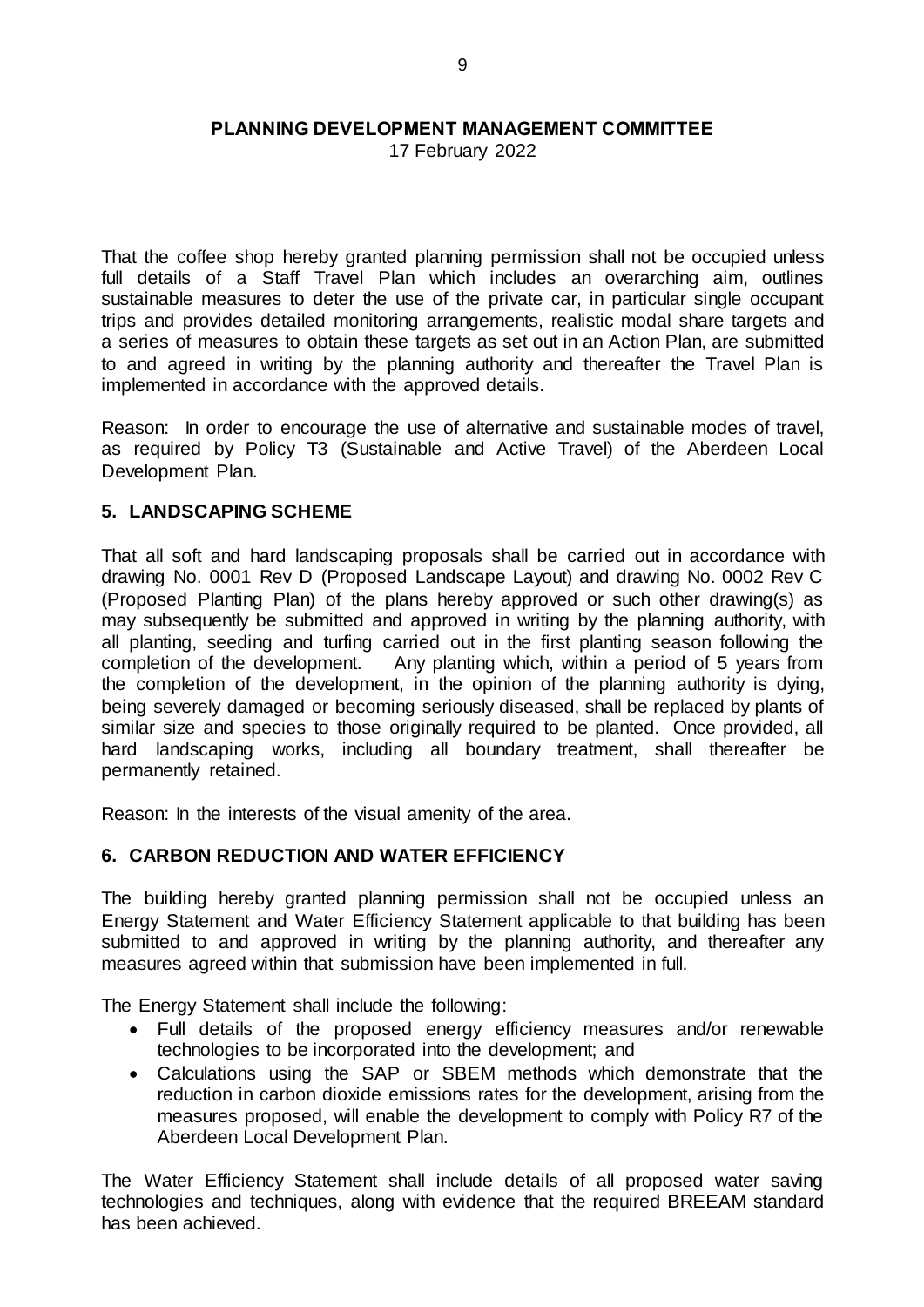17 February 2022

Reason: To ensure the development complies with the on-site carbon reductions required in Scottish Planning Policy and Policy R7 of the Aberdeen Local Development Plan.

### **7. RESTRICTED USE**

That no cooking/frying operations or hot food preparation shall be carried out on the premises of the coffee shop hereby approved other than the re-heating of pre-cooked produce by means of a microwave oven.

Reason: In the interests of the amenity of the surrounding area and in the absence of a suitable commercial Local Extract Ventilation (LEV system), the premises are considered unsuitable for unrestricted Class 3 uses.

The Committee heard from Jane Forbes, Planner who spoke in furtherance of the application.

### **The Committee resolved:-**

to approve the application conditionally.

# **536 GREAT WESTERN ROAD ABERDEEN - 211633**

**7.** The Committee had before it a report by the Interim Chief Officer – Strategic Place Planning, which recommended:-

That the application for detailed planning permission for the installation of broadband antenna (retrospectively) at 536 Great Western Road, be approved subject to the following condition:-

# **Condition**

#### Exact Colour of Broadband Antenna and Cable Conduit

1. Within 1 month of the date of the granting of planning permission, details of the exact colour of grey to be used for the painting of the approved installed broadband antenna and cable conduit shall be submitted to and agreed in writing by the Planning Authority. Thereafter, the painting of the broadband antenna and cable conduit shall take place within 2 months of the date the colour is agreed.

Reason – to preserve the character and appearance of the building and the conservation area.

The Committee heard from Aoife Murphy, Senior Planner, who spoke in furtherance of the application and answered questions from members.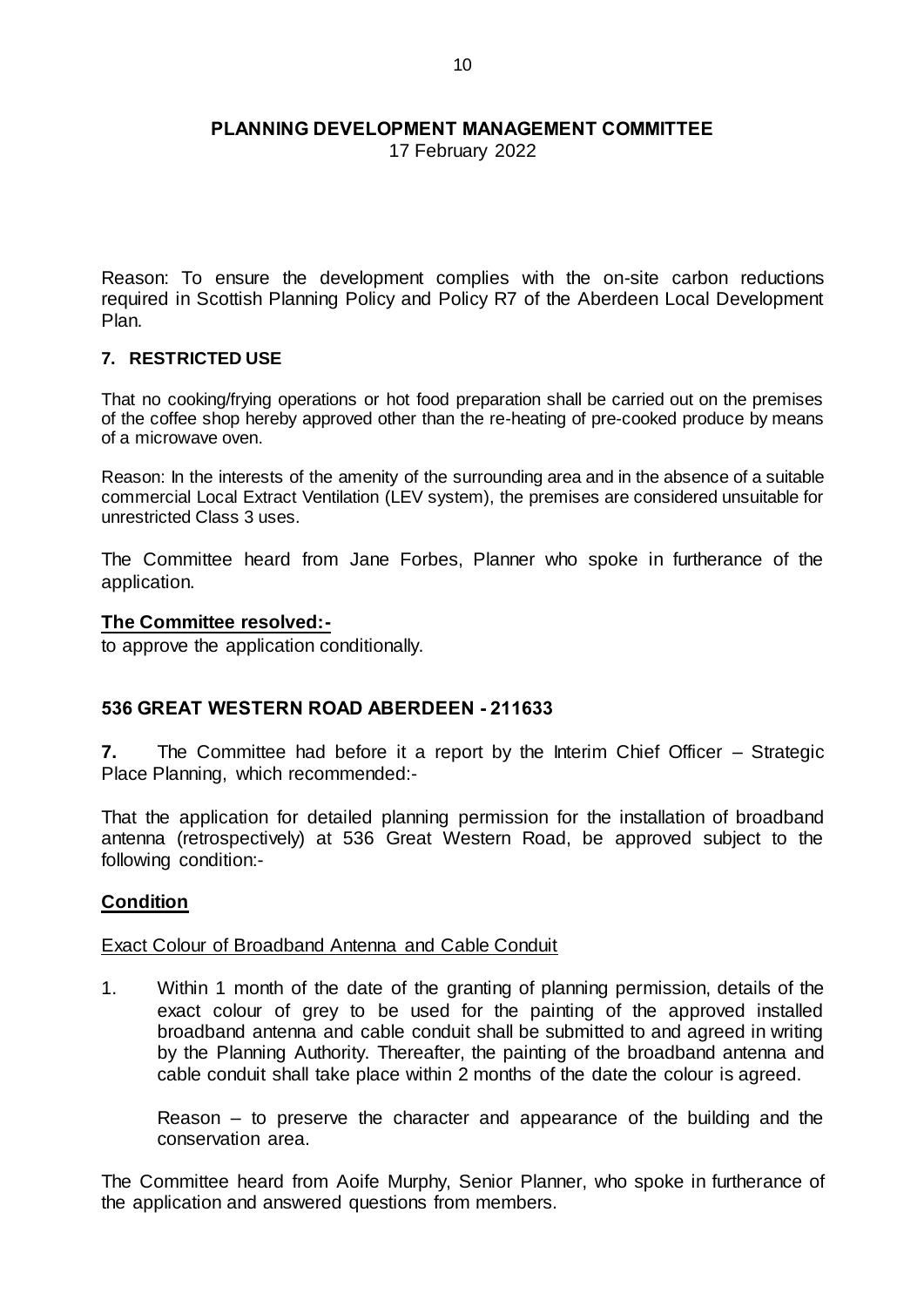17 February 2022

### **The Committee resolved:-**

to approve the application conditionally.

# **WEST CULTS FARM, WEST CULTS ROAD ABERDEEN - 211490**

**8.** The Committee had before it a report by the Interim Chief Officer – Strategic Place Planning, **which recommended:-**

That the application for planning permission in principle for the erection of a dwelling house at West Cults Farm, West Cults Road Aberdeen, be refused for the following reasons:-

- 1. That the application site lies within the Green Belt, and the proposal is for a new additional dwelling. Additional dwellings are not permitted through any of the exceptions set out in Policy NE2 (Green Belt) of the 2017 Aberdeen Local Development Plan, or policy NE1 (Green Belt) of the 2020 Proposed Development Plan. The proposed development is therefore contrary in principle to Green Belt Policy. There are no other material planning considerations that would justify a departure from these policies;
- 2. That the application site contains a number of mature and semi-mature trees. To enable assessment of the proposal on these trees, additional information in the form of a tree survey, tree protection plan and arboricultural impact assessment is required. This information has not been provided, and there is thus insufficient information to assess the impact of the proposed development on the existing tree stock within the site. The development proposal is thus considered contrary to the requirements of policy NE5 (Trees and Woodlands) of the 2017 Aberdeen Local Development Plan; policy NE5 (Trees and Woodlands) of the 2020 Proposed Local Development Plan and Supplementary Guidance on Trees and Woodlands;
- 3. That the application site is located within the Green Space Network; and is considered suitable as bat habitat and has the potential to offer habitat to other protected species. To enable assessment of the impact of the proposal on the Green Space Network, European protected species (including bats), and potentially other protected species, additional information by means of an Ecological Impact Assessment including a preliminary bat roost assessment is required. This information has not been provided, and there is thus insufficient information to assess the impact of the proposed development on the Green Space Network; European and other protected species and their habitats. The development proposal is thus considered contrary to the requirements of policies NE1 (Green Space Network) and NE8 (Natural Heritage) of the 2017 Aberdeen Local Development Plan; and policies NE2 (Green & Blue Infrastructure) and NE3 (Our Natural Heritage) of the 2020 Proposed Local Development Plan;
- 4. That part of the application site is located in an area liable to flooding as shown on the SEPA flood risk maps. To establish the potential of flooding of the proposed development, additional information by way of suitable supporting information and potentially a flood risk assessment is required. This information has not been provided,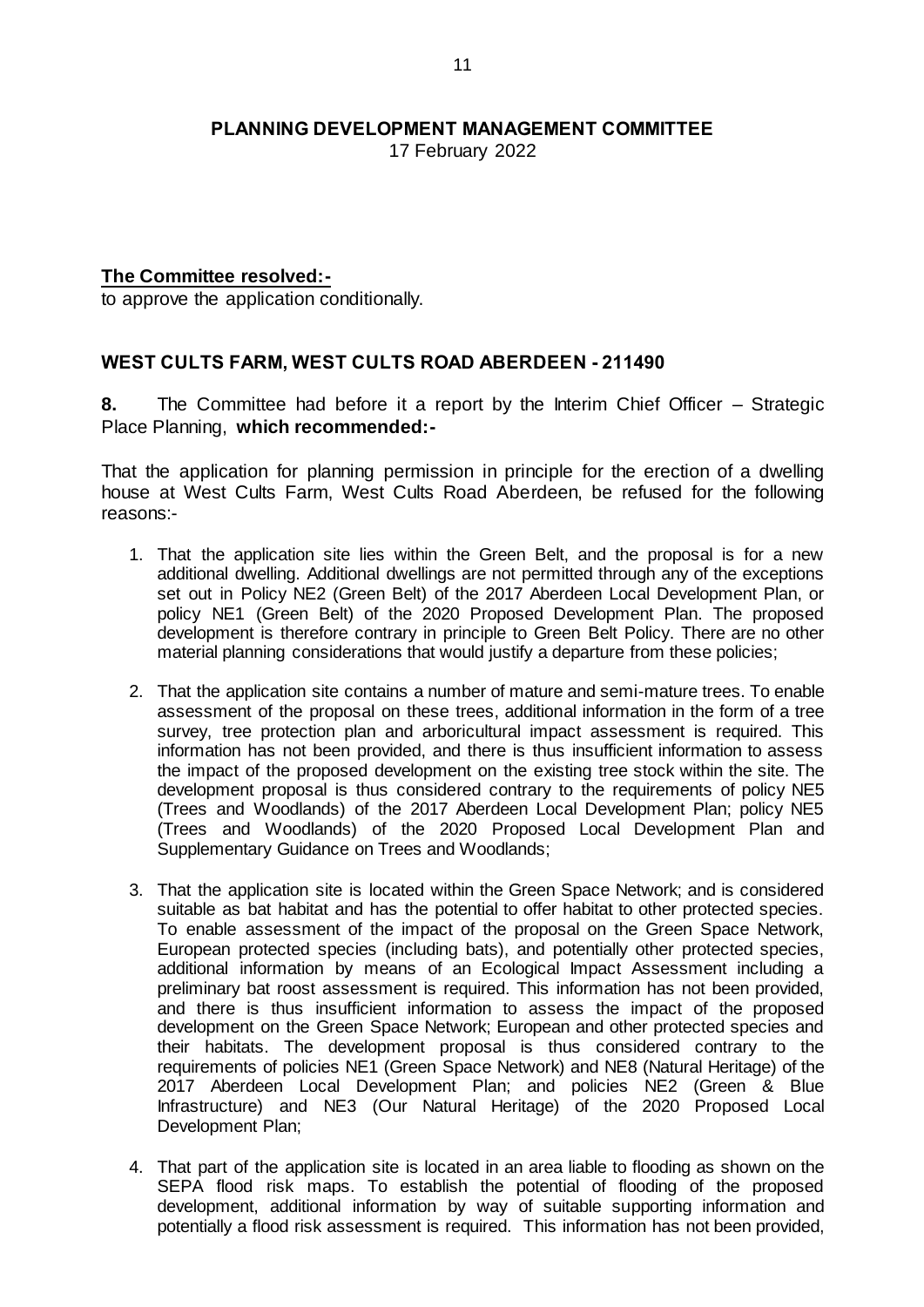17 February 2022

and there is thus insufficient information available to assess the proposed development in terms of flood risk. The development proposal is thus considered contrary to the requirements of policy NE6 (Flooding, Drainage and Water Quality) of the 2017 Aberdeen Local Development Plan and policy NE4 (Our Water Environment) of the 2020 Proposed Local Development Plan;

5. That due to the change in levels between the application site and the location of the proposed vehicular access onto West Cults Road, levels survey information is required to enable assessment of the works required to construct the driveway and its visual impact on the character and amenity of the surrounding area. This information has not been provided, and there is thus insufficient information to establish the extent of engineering works and their impact on the character and amenity of the surrounding area, contrary to the requirements of policy D1 (Quality Placemaking by Design) and T2 (Managing the Transport Impact of Development) of the 2017 Aberdeen Local Development Plan; policy D1 (Quality Placemaking) of the 2020 Proposed Local Development Plan; and Supplementary Guidance on Transport and Accessibility.

The Committee heard from Dineke Brasier, Senior Planner, who spoke in furtherance of the application and answered questions from members.

#### **The Committee resolved:-**

to refuse the application.

# **BANK COTTAGE, 6 SUNNYBANK ROAD ABERDEEN - 211702**

**9.** The Committee had before it a report by the Interim Chief Officer – Strategic Place planning, **which recommended:-**

That the application for detailed planning permission for the erection of a shed to the rear (partly retrospectively) at Bank Cottage, 6 Sunnybank Road Aberdeen, be refused for the following reasons:-

The proposal failed to consider the context of the site and its surrounding area, and on the basis that the shed would occupy a prominent location within the rear curtilage and, from a design perspective, failed to relate to the original dwelling or surrounding area, it was considered that such development would be incompatible with the original dwelling, and have an adverse effect on the character of the existing built environment. The proposal was therefore considered to be contrary to the requirements of Policies CF1 (Existing Community Sites and Facilities) and D1 (Quality Placemaking by Design) of the adopted Aberdeen Local Development Plan 2017; the Supplementary Guidance: 'The Householder Development Guide'; and Policies CF1, D1 and D2 of the Proposed Aberdeen Local Development Plan 2020.

The proposal would fail to preserve the character and appearance of the Old Aberdeen Conservation Area in line with the legislative requirements of Scottish Planning Policy and Historic Environment Policy Scotland and would therefore also fail to address the requirements of Policy D4 (Historic Environment) of the adopted Aberdeen Local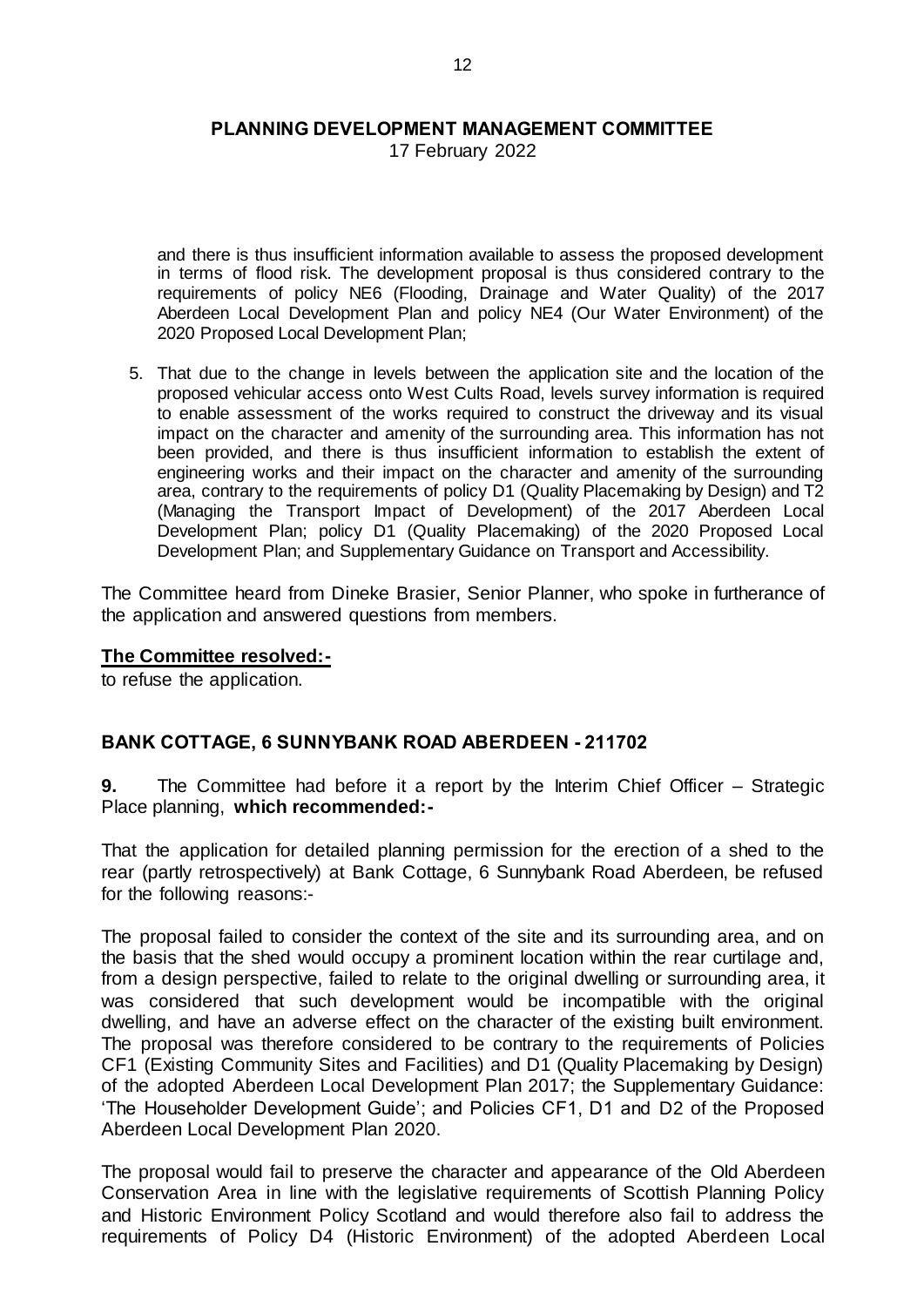17 February 2022

Development Plan 2017 and Policy D6 of the Proposed Aberdeen Local Development Plan 2020.

Taking the above into account and following on from the evaluation under policy and guidance, it was considered that there were no material planning considerations of sufficient weight that would warrant approval of the application in this instance.

The Committee heard from Jemma Tasker, Planner, who spoke in furtherance of the application and answered various questions from members.

The Convener moved, seconded by the Vice Convener:-

that the application be approved as on balance the Development was considered to be in accordance with Policies D1 and D2 in that despite its prominence in the street scene the design and materials are such that they would be compatible with the location within the conservation area subject to a further condition requiring details of landscaping and sedum roof to soften the visual impact from public viewpoints.

Councillor Greig moved as an amendment, seconded by Councillor Cooke: that the application be refused in line with the officer recommendation.

On a division, there voted:- for the motion (4) – the Convener, the Vice Convener and Councillors MacKenzie and Malik  $-$  for the amendment (5)  $-$  Councillors Allan, Cooke, Copland, Cormie and Greig.

#### **The Committee resolved:-**

to adopt the amendment and therefore refuse the application.

### **SCOTTISH GOVERNMENT CONSULTATION ON THE DRAFT NATIONAL PLANNING FRAMEWORK 4 (NPF4) - PRESENTATION BY CLAIRE MCARTHUR**

**10.** The Committee heard from Claire McArthur, Team Leader, who provided a presentation in relation to the Scottish Government consultation on the draft National Planning Framework 4 (NPF4).

Ms McArthur explained that the document was currently out for consultation and officers from across the Council were currently working hard behind the scenes to prepare a response to the consultation questions.

The first National Planning Framework was published in 2004, and had since been reviewed twice, with NPF3, published in 2014, serving as the current iteration. The NPF was a long-term plan prepared by the Scottish Government that set out where development and infrastructure was thought to be needed.

The Draft NPF4 was published in late 2021 and focused on an approach to planning and development to try and help to achieve a net zero, sustainable Scotland by 2045.